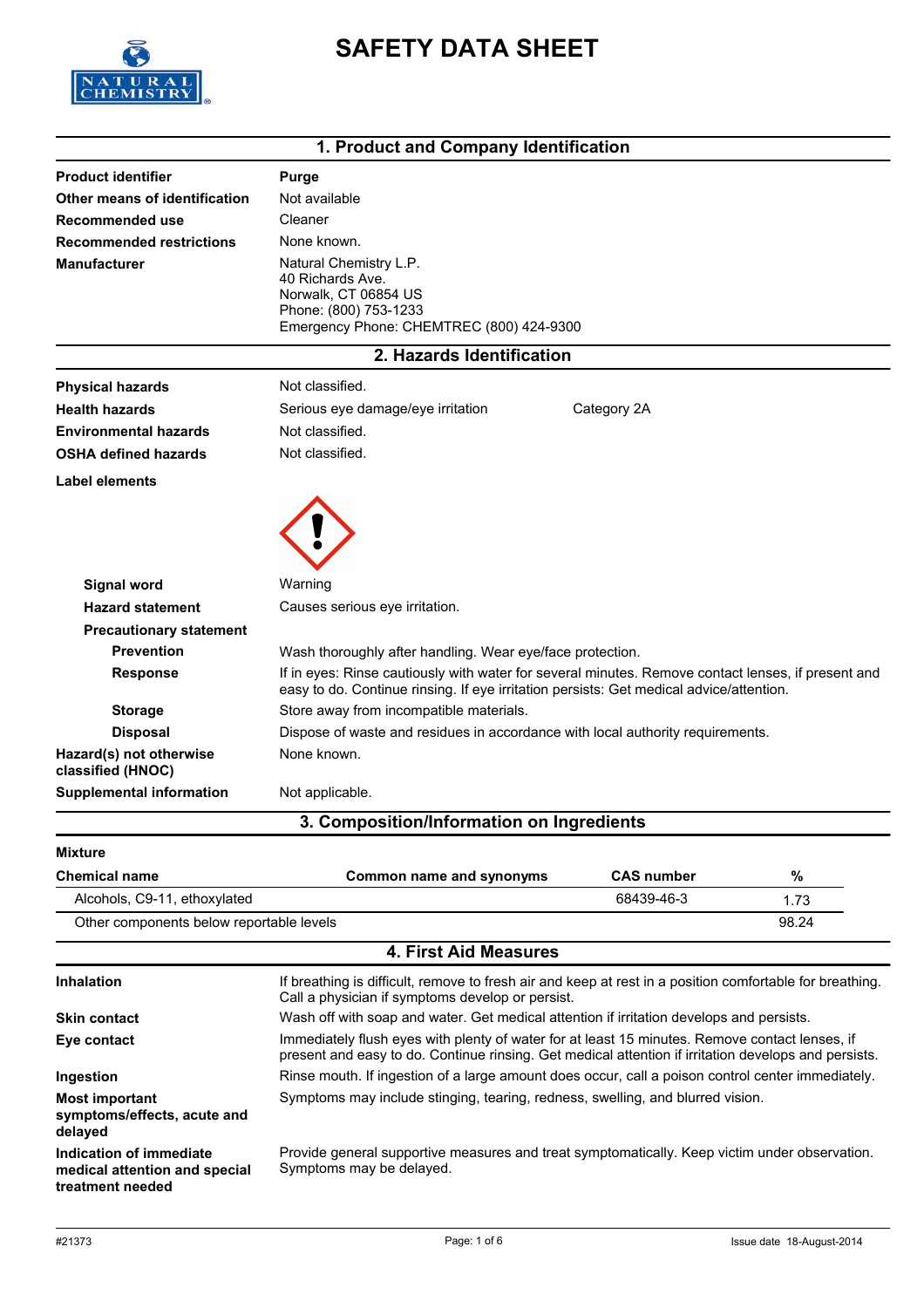General information **Ensure that medical personnel are aware of the material(s) involved, and take precautions to** protect themselves.

|                                                                           | 5. Fire Fighting Measures                                                                                                                                                                                                                                                                                                                                       |  |
|---------------------------------------------------------------------------|-----------------------------------------------------------------------------------------------------------------------------------------------------------------------------------------------------------------------------------------------------------------------------------------------------------------------------------------------------------------|--|
| Suitable extinguishing media                                              | Dry chemical. Carbon dioxide. Water spray. Foam.                                                                                                                                                                                                                                                                                                                |  |
| Unsuitable extinguishing                                                  | None known.                                                                                                                                                                                                                                                                                                                                                     |  |
| media                                                                     |                                                                                                                                                                                                                                                                                                                                                                 |  |
| Specific hazards arising from<br>the chemical                             | During fire, gases hazardous to health may be formed.                                                                                                                                                                                                                                                                                                           |  |
| Special protective equipment<br>and precautions for firefighters          | Self-contained breathing apparatus and full protective clothing must be worn in case of fire.                                                                                                                                                                                                                                                                   |  |
| <b>Fire-fighting</b><br>equipment/instructions                            | Move containers from fire area if you can do so without risk.                                                                                                                                                                                                                                                                                                   |  |
| <b>Specific methods</b>                                                   | Use standard firefighting procedures and consider the hazards of other involved materials.                                                                                                                                                                                                                                                                      |  |
| <b>General fire hazards</b>                                               | No unusual fire or explosion hazards noted.                                                                                                                                                                                                                                                                                                                     |  |
| <b>Hazardous combustion</b><br>products                                   | Oxides of carbon.                                                                                                                                                                                                                                                                                                                                               |  |
| <b>Explosion data</b>                                                     |                                                                                                                                                                                                                                                                                                                                                                 |  |
| Sensitivity to mechanical<br>impact                                       | Not available.                                                                                                                                                                                                                                                                                                                                                  |  |
| <b>Sensitivity to static</b><br>discharge                                 | Not available.                                                                                                                                                                                                                                                                                                                                                  |  |
|                                                                           | 6. Accidental Release Measures                                                                                                                                                                                                                                                                                                                                  |  |
|                                                                           |                                                                                                                                                                                                                                                                                                                                                                 |  |
| Personal precautions,<br>protective equipment and<br>emergency procedures | Keep unnecessary personnel away. Keep people away from and upwind of spill/leak. Do not touch<br>damaged containers or spilled material unless wearing appropriate protective clothing. Ensure<br>adequate ventilation. Local authorities should be advised if significant spillages cannot be<br>contained. For personal protection, see section 8 of the SDS. |  |
| <b>Methods and materials for</b><br>containment and cleaning up           | This product is miscible in water. Stop the flow of material, if this is without risk.                                                                                                                                                                                                                                                                          |  |
|                                                                           | Large Spills: Dike the spilled material, where this is possible. Cover with plastic sheet to prevent<br>spreading. Absorb in vermiculite, dry sand or earth and place into containers. Prevent entry into<br>waterways, sewer, basements or confined areas.<br>Following product recovery, flush area with water.                                               |  |
|                                                                           | Small Spills: Wipe up with absorbent material (e.g. cloth, fleece). Clean surface thoroughly to<br>remove residual contamination.                                                                                                                                                                                                                               |  |
|                                                                           | Never return spills to original containers for re-use. For waste disposal, see section 13 of the SDS.                                                                                                                                                                                                                                                           |  |
| <b>Environmental precautions</b>                                          | Avoid discharge into drains, water courses or onto the ground.                                                                                                                                                                                                                                                                                                  |  |
|                                                                           | 7. Handling and Storage                                                                                                                                                                                                                                                                                                                                         |  |
| <b>Precautions for safe handling</b>                                      | Avoid contact with eyes. Avoid prolonged exposure. Provide adequate ventilation. Wear<br>appropriate personal protective equipment. Observe good industrial hygiene practices. Use care in<br>handling/storage.                                                                                                                                                 |  |
| Conditions for safe storage,<br>including any incompatibilities           | Keep container tightly closed. Store away from incompatible materials (see Section 10 of the<br>SDS).                                                                                                                                                                                                                                                           |  |
|                                                                           | 8. Exposure Controls/Personal Protection                                                                                                                                                                                                                                                                                                                        |  |
| <b>Occupational exposure limits</b>                                       | No exposure limits noted for ingredient(s).                                                                                                                                                                                                                                                                                                                     |  |
| <b>Biological limit values</b>                                            | No biological exposure limits noted for the ingredient(s).                                                                                                                                                                                                                                                                                                      |  |
| Appropriate engineering                                                   | Good general ventilation (typically 10 air changes per hour) should be used. Ventilation rates                                                                                                                                                                                                                                                                  |  |
| controls                                                                  | should be matched to conditions. If applicable, use process enclosures, local exhaust ventilation,<br>or other engineering controls to maintain airborne levels below recommended exposure limits. If<br>exposure limits have not been established, maintain airborne levels to an acceptable level. Provide<br>eyewash station.                                |  |
|                                                                           | Individual protection measures, such as personal protective equipment                                                                                                                                                                                                                                                                                           |  |
| <b>Eye/face protection</b>                                                | Wear safety glasses with side shields (or goggles).                                                                                                                                                                                                                                                                                                             |  |
| <b>Skin protection</b>                                                    |                                                                                                                                                                                                                                                                                                                                                                 |  |
| <b>Hand protection</b>                                                    | For prolonged or repeated skin contact use suitable protective gloves.                                                                                                                                                                                                                                                                                          |  |
| Other                                                                     | Wear suitable protective clothing.                                                                                                                                                                                                                                                                                                                              |  |
| <b>Respiratory protection</b>                                             | Not normally required if good ventilation is maintained.                                                                                                                                                                                                                                                                                                        |  |
| <b>Thermal hazards</b>                                                    | Not applicable.                                                                                                                                                                                                                                                                                                                                                 |  |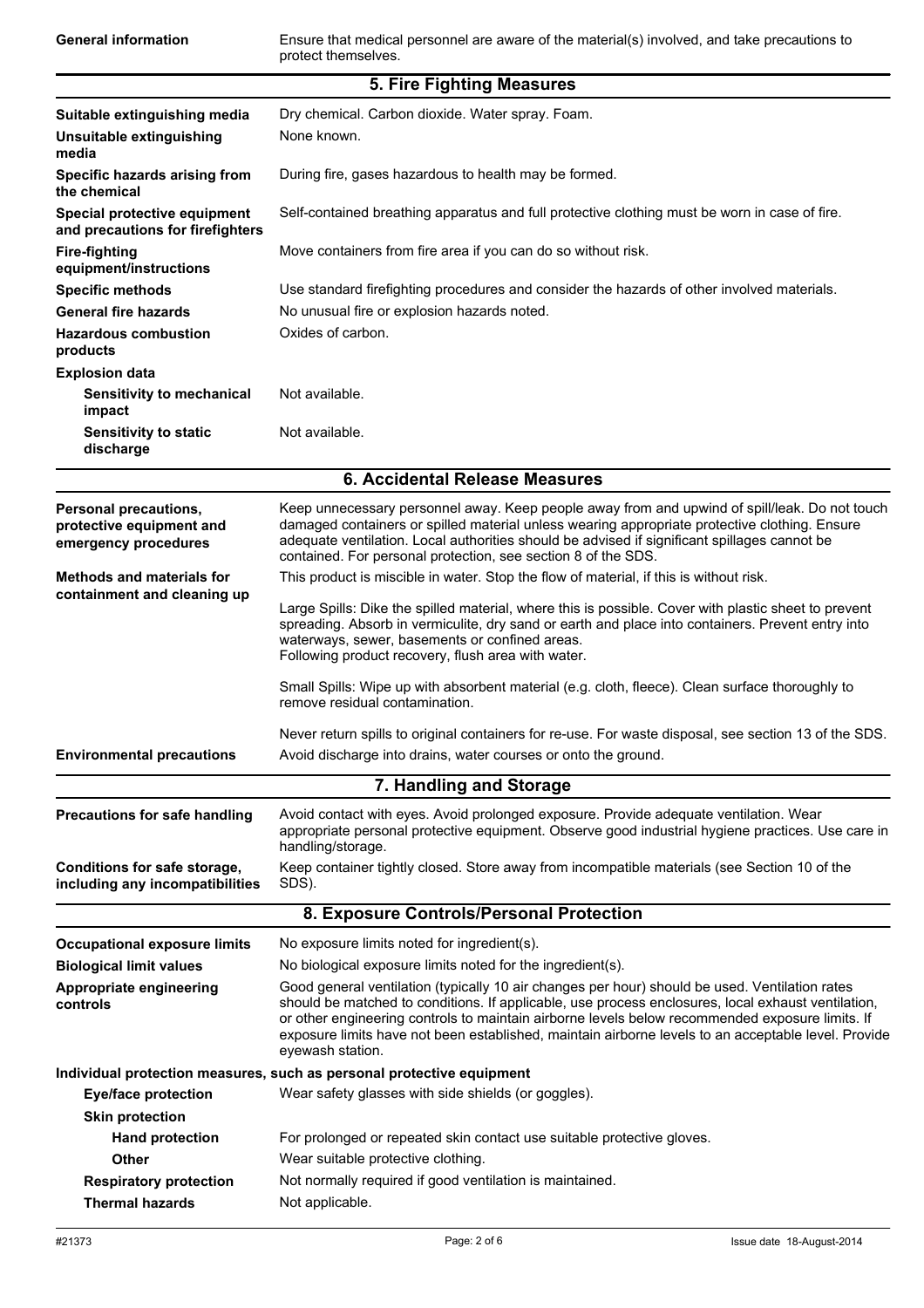#### **9. Physical and Chemical Properties**

| <b>Appearance</b>                                 | Cloudy. Clear   |  |  |
|---------------------------------------------------|-----------------|--|--|
| <b>Physical state</b>                             | Liquid.         |  |  |
| Form                                              | Liquid.         |  |  |
| Color                                             | Amber           |  |  |
| Odor                                              | Not available.  |  |  |
| <b>Odor threshold</b>                             | Not available.  |  |  |
| рH                                                | $5 - 6$         |  |  |
| Melting point/freezing point                      | Not available   |  |  |
| Initial boiling point and boiling<br>range        | Not available   |  |  |
| Pour point                                        | Not available.  |  |  |
| <b>Specific gravity</b>                           | $1.00 - 1.01$   |  |  |
| <b>Partition coefficient</b><br>(n-octanol/water) | Not available.  |  |  |
| <b>Flash point</b>                                | Not available.  |  |  |
| <b>Evaporation rate</b>                           | Not available.  |  |  |
| <b>Flammability (solid, gas)</b>                  | Not applicable. |  |  |
| Upper/lower flammability or explosive limits      |                 |  |  |
| <b>Flammability limit - lower</b><br>(%)          | Not available   |  |  |
| <b>Flammability limit - upper</b><br>(%)          | Not available.  |  |  |
| Explosive limit - lower (%)                       | Not available.  |  |  |
| Explosive limit - upper (%)                       | Not available.  |  |  |
| Vapor pressure                                    | Not available.  |  |  |
| <b>Vapor density</b>                              | Not available.  |  |  |
| <b>Relative density</b>                           | $8.3 - 8.5$     |  |  |
| Solubility(ies)                                   | Complete        |  |  |
| <b>Auto-ignition temperature</b>                  | Not available   |  |  |
| <b>Decomposition temperature</b>                  | Not available.  |  |  |
| <b>Viscosity</b>                                  | Not available.  |  |  |

#### **10. Stability and Reactivity**

| <b>Reactivity</b>                            | None known.                                                 |
|----------------------------------------------|-------------------------------------------------------------|
| <b>Possibility of hazardous</b><br>reactions | No dangerous reaction known under conditions of normal use. |
| <b>Chemical stability</b>                    | Material is stable under normal conditions.                 |
| <b>Conditions to avoid</b>                   | Contact with incompatible materials.                        |
| Incompatible materials                       | Strong oxidizing agents.                                    |
| <b>Hazardous decomposition</b><br>products   | Oxides of carbon.                                           |

## **11. Toxicological Information**

| <b>Routes of exposure</b>                                                          | Eye, Skin contact, Inhalation, Ingestion.                                      |  |  |
|------------------------------------------------------------------------------------|--------------------------------------------------------------------------------|--|--|
| Information on likely routes of exposure                                           |                                                                                |  |  |
| Ingestion                                                                          | Expected to be a low ingestion hazard.                                         |  |  |
| <b>Inhalation</b>                                                                  | No adverse effects due to inhalation are expected.                             |  |  |
| <b>Skin contact</b>                                                                | No adverse effects due to skin contact are expected.                           |  |  |
| Eye contact                                                                        | Causes serious eve irritation.                                                 |  |  |
| Symptoms related to the<br>physical, chemical and<br>toxicological characteristics | Symptoms may include stinging, tearing, redness, swelling, and blurred vision. |  |  |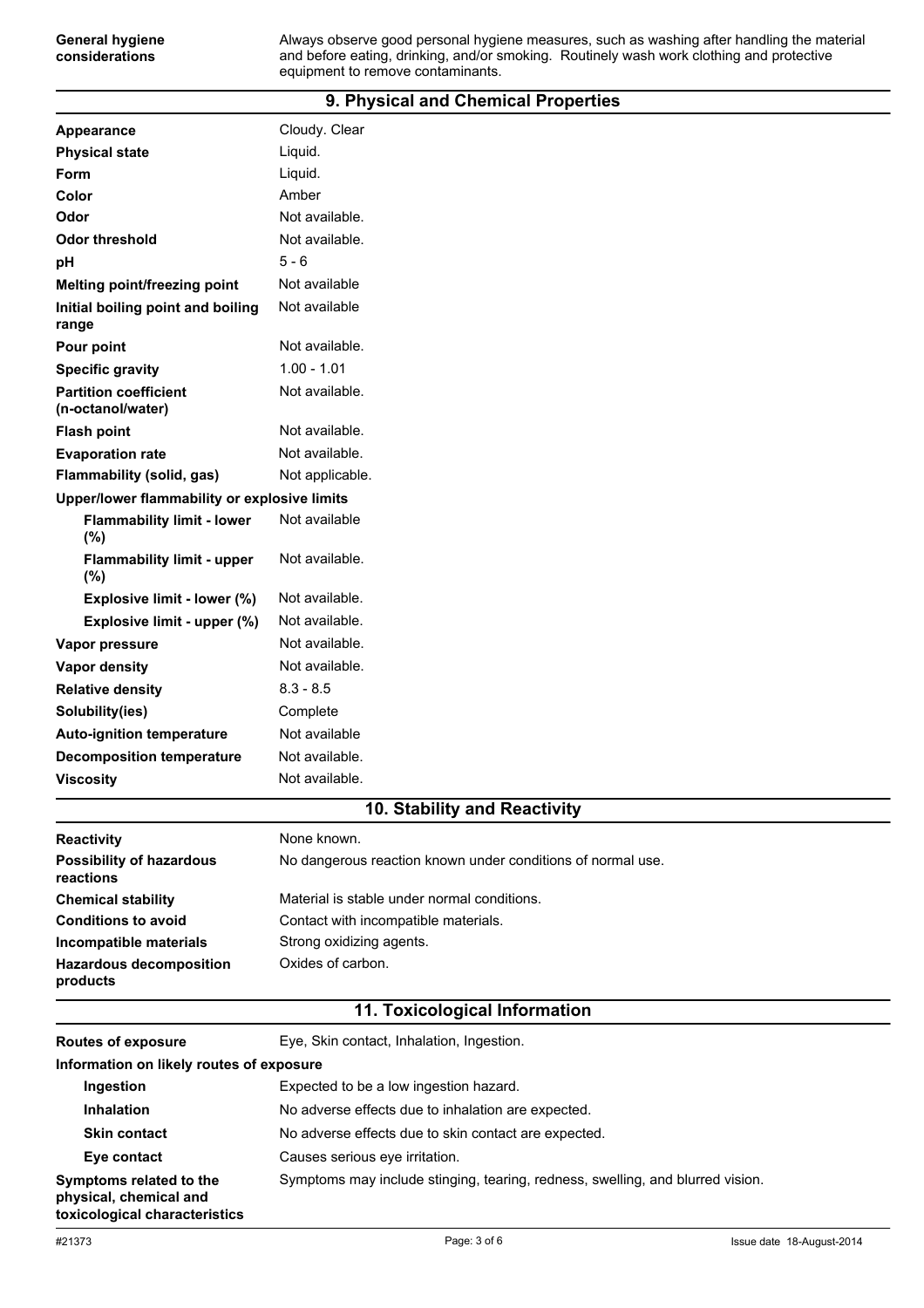#### **Information on toxicological effects**

#### **Acute toxicity**

| <b>AVULU LUAIVILY</b>                                         |                                                                                                                     |                     |  |
|---------------------------------------------------------------|---------------------------------------------------------------------------------------------------------------------|---------------------|--|
| <b>Components</b>                                             | <b>Species</b>                                                                                                      | <b>Test Results</b> |  |
| Alcohols, C9-11, ethoxylated (CAS 68439-46-3)                 |                                                                                                                     |                     |  |
| Acute                                                         |                                                                                                                     |                     |  |
| Dermal                                                        |                                                                                                                     |                     |  |
| LD50                                                          | Rabbit                                                                                                              | 2000 mg/kg          |  |
|                                                               | Rat                                                                                                                 | 2000 mg/kg          |  |
| Inhalation                                                    |                                                                                                                     |                     |  |
| <b>LC50</b>                                                   | Rat                                                                                                                 | $5$ mg/l/4h         |  |
| Oral                                                          |                                                                                                                     |                     |  |
| LD50                                                          | Rat                                                                                                                 | 1200 mg/kg          |  |
| <b>Skin corrosion/irritation</b>                              | Prolonged skin contact may cause temporary irritation.                                                              |                     |  |
| <b>Exposure minutes</b>                                       | Not available.                                                                                                      |                     |  |
| <b>Erythema value</b>                                         | Not available.                                                                                                      |                     |  |
| Oedema value                                                  | Not available.                                                                                                      |                     |  |
| Serious eye damage/eye<br>irritation                          | Causes serious eye irritation.                                                                                      |                     |  |
| <b>Corneal opacity value</b>                                  | Not available.                                                                                                      |                     |  |
| <b>Iris lesion value</b>                                      | Not available.                                                                                                      |                     |  |
| <b>Conjunctival reddening</b><br>value                        | Not available.                                                                                                      |                     |  |
| Conjunctival oedema value                                     | Not available.                                                                                                      |                     |  |
| <b>Recover days</b>                                           | Not available.                                                                                                      |                     |  |
| Respiratory or skin sensitization                             |                                                                                                                     |                     |  |
| <b>Respiratory sensitization</b>                              | Not classified.                                                                                                     |                     |  |
| <b>Skin sensitization</b>                                     | This product is not expected to cause skin sensitization.                                                           |                     |  |
| Germ cell mutagenicity                                        | No data available to indicate product or any components present at greater than 0.1% are<br>mutagenic or genotoxic. |                     |  |
| <b>Mutagenicity</b>                                           | No data available to indicate product or any components present at greater than 0.1% are<br>mutagenic or genotoxic. |                     |  |
| Carcinogenicity                                               | This product is not considered to be a carcinogen by IARC, ACGIH, NTP, or OSHA.                                     |                     |  |
| <b>Reproductive toxicity</b>                                  | This product is not expected to cause reproductive or developmental effects.                                        |                     |  |
| <b>Teratogenicity</b>                                         | Not classified.                                                                                                     |                     |  |
| Specific target organ toxicity -<br>single exposure           | Not classified.                                                                                                     |                     |  |
| Specific target organ toxicity -<br>repeated exposure         | Not classified.                                                                                                     |                     |  |
| <b>Aspiration hazard</b>                                      | Not classified.                                                                                                     |                     |  |
| <b>Chronic effects</b>                                        | Not classified.                                                                                                     |                     |  |
| <b>Further information</b>                                    | Not available.                                                                                                      |                     |  |
| <b>Name of Toxicologically</b><br><b>Synergistic Products</b> | Not available.                                                                                                      |                     |  |

#### **12. Ecological Information**

**Ecotoxicity** The product is not classified as environmentally hazardous. However, this does not exclude the possibility that large or frequent spills can have a harmful or damaging effect on the environment. See below

| <b>Components</b>                             |      | <b>Species</b>                                             | <b>Test Results</b>      |  |
|-----------------------------------------------|------|------------------------------------------------------------|--------------------------|--|
| Alcohols, C9-11, ethoxylated (CAS 68439-46-3) |      |                                                            |                          |  |
| Fish                                          |      | Rainbow Trout                                              | 70.7 mg/l, 96 Hours      |  |
| <b>Aquatic</b>                                |      |                                                            |                          |  |
| Crustacea                                     | EC50 | Water flea (Daphnia magna)                                 | 2.9 - 8.5 mg/l, 48 hours |  |
| Fish                                          | LC50 | Fathead minnow (Pimephales promelas) 6 - 12 mg/l, 96 hours |                          |  |
| Persistence and degradability                 |      | No data is available on the degradability of this product. |                          |  |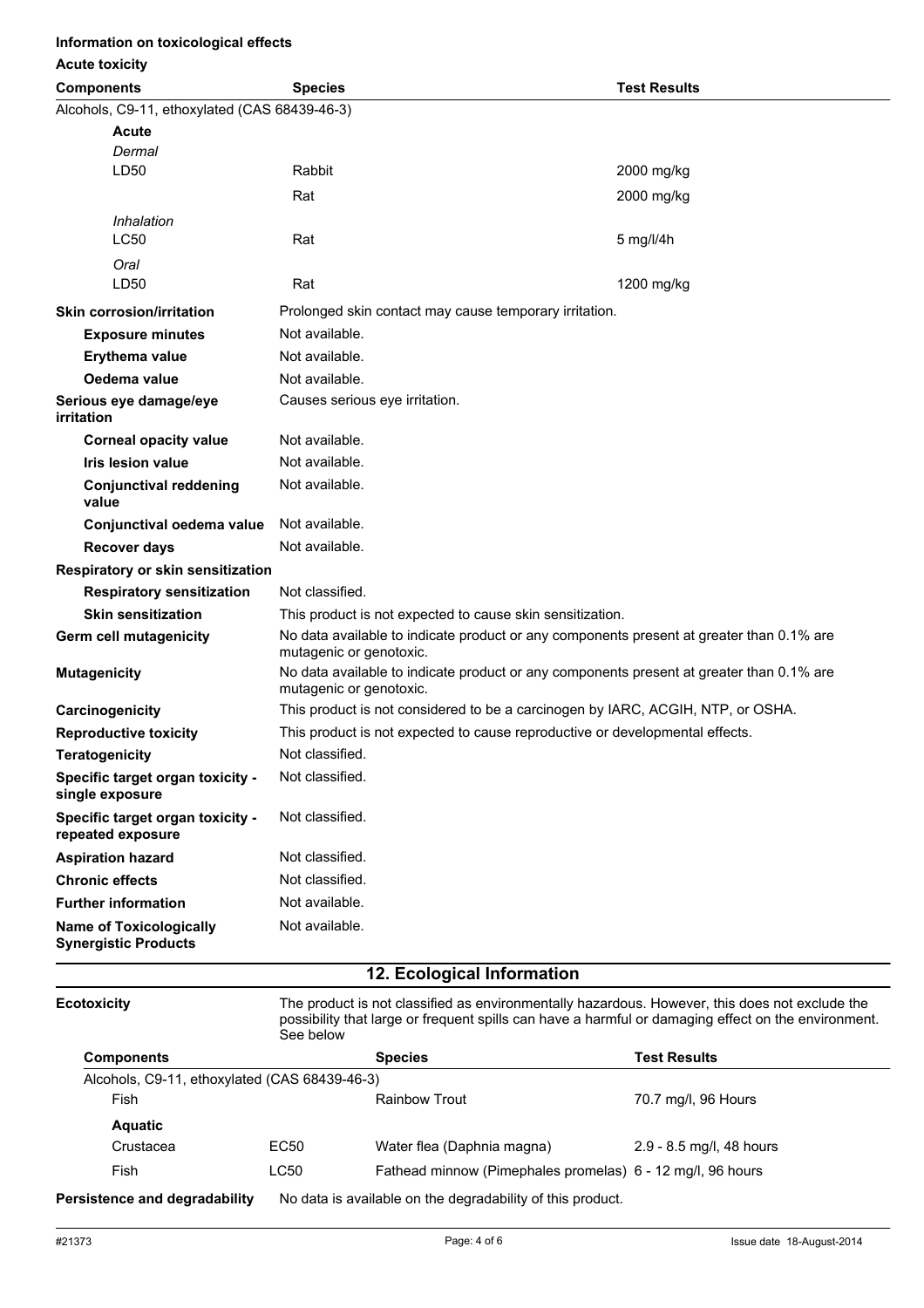| <b>Bioaccumulative potential</b>                                                             | No data available.<br>No data available.                                                                                                                                                                               |  |  |
|----------------------------------------------------------------------------------------------|------------------------------------------------------------------------------------------------------------------------------------------------------------------------------------------------------------------------|--|--|
| <b>Mobility in soil</b><br><b>Mobility in general</b>                                        | Not available.                                                                                                                                                                                                         |  |  |
| Other adverse effects                                                                        | No other adverse environmental effects (e.g. ozone depletion, photochemical ozone creation                                                                                                                             |  |  |
| potential, endocrine disruption, global warming potential) are expected from this component. |                                                                                                                                                                                                                        |  |  |
|                                                                                              | 13. Disposal Considerations                                                                                                                                                                                            |  |  |
| <b>Disposal instructions</b>                                                                 | Collect and reclaim or dispose in sealed containers at licensed waste disposal site. Dispose of<br>contents/container in accordance with local/regional/national/international regulations.                            |  |  |
| <b>Local disposal regulations</b>                                                            | Dispose in accordance with all applicable regulations.                                                                                                                                                                 |  |  |
| <b>Hazardous waste code</b>                                                                  | The waste code should be assigned in discussion between the user, the producer and the waste<br>disposal company.                                                                                                      |  |  |
| Waste from residues / unused<br>products                                                     | Dispose of in accordance with local regulations. Empty containers or liners may retain some<br>product residues. This material and its container must be disposed of in a safe manner (see:<br>Disposal instructions). |  |  |
| <b>Contaminated packaging</b>                                                                | Empty containers should be taken to an approved waste handling site for recycling or disposal.<br>Since emptied containers may retain product residue, follow label warnings even after container is<br>emptied.       |  |  |
|                                                                                              | 14. Transport Information                                                                                                                                                                                              |  |  |
| U.S. Department of Transportation (DOT)                                                      |                                                                                                                                                                                                                        |  |  |
| Not regulated as dangerous goods.                                                            |                                                                                                                                                                                                                        |  |  |
| <b>Transportation of Dangerous Goods (TDG - Canada)</b>                                      |                                                                                                                                                                                                                        |  |  |
| Not regulated as dangerous goods.                                                            |                                                                                                                                                                                                                        |  |  |
|                                                                                              | 15. Regulatory Information                                                                                                                                                                                             |  |  |
| <b>Canadian federal regulations</b>                                                          | This product has been classified in accordance with the hazard criteria of the Controlled Products<br>Regulations and the SDS contains all the information required by the Controlled Products<br>Regulations.         |  |  |
| <b>WHMIS status</b>                                                                          | Controlled                                                                                                                                                                                                             |  |  |
| <b>WHMIS classification</b>                                                                  | Class D - Division 2B                                                                                                                                                                                                  |  |  |
| <b>WHMIS labeling</b>                                                                        |                                                                                                                                                                                                                        |  |  |
|                                                                                              |                                                                                                                                                                                                                        |  |  |
| US federal regulations                                                                       | This product is a "Hazardous Chemical" as defined by the OSHA Hazard Communication<br>Standard, 29 CFR 1910.1200.                                                                                                      |  |  |
|                                                                                              | TSCA Section 12(b) Export Notification (40 CFR 707, Subpt. D)                                                                                                                                                          |  |  |
| Not regulated.<br><b>CERCLA Hazardous Substance List (40 CFR 302.4)</b>                      |                                                                                                                                                                                                                        |  |  |
| Not listed.                                                                                  | Clean Air Act (CAA) Section 112(r) Accidental Release Prevention (40 CFR 68.130)                                                                                                                                       |  |  |
| Not regulated.                                                                               | Clean Air Act (CAA) Section 112 Hazardous Air Pollutants (HAPs) List                                                                                                                                                   |  |  |
| Not regulated.                                                                               |                                                                                                                                                                                                                        |  |  |
|                                                                                              | Superfund Amendments and Reauthorization Act of 1986 (SARA)                                                                                                                                                            |  |  |
| <b>Hazard categories</b>                                                                     | Immediate Hazard - Yes<br>Delayed Hazard - No<br>Fire Hazard - No<br>Pressure Hazard - No<br>Reactivity Hazard - No                                                                                                    |  |  |
| <b>SARA 302 Extremely</b><br>hazardous substance                                             | No                                                                                                                                                                                                                     |  |  |
| SARA 311/312 Hazardous<br>chemical                                                           | No                                                                                                                                                                                                                     |  |  |
| SARA 313 (TRI reporting)<br>Not regulated.                                                   |                                                                                                                                                                                                                        |  |  |
| <b>Other federal regulations</b>                                                             |                                                                                                                                                                                                                        |  |  |
| <b>Safe Drinking Water Act</b><br>(SDWA)                                                     | Not regulated.                                                                                                                                                                                                         |  |  |